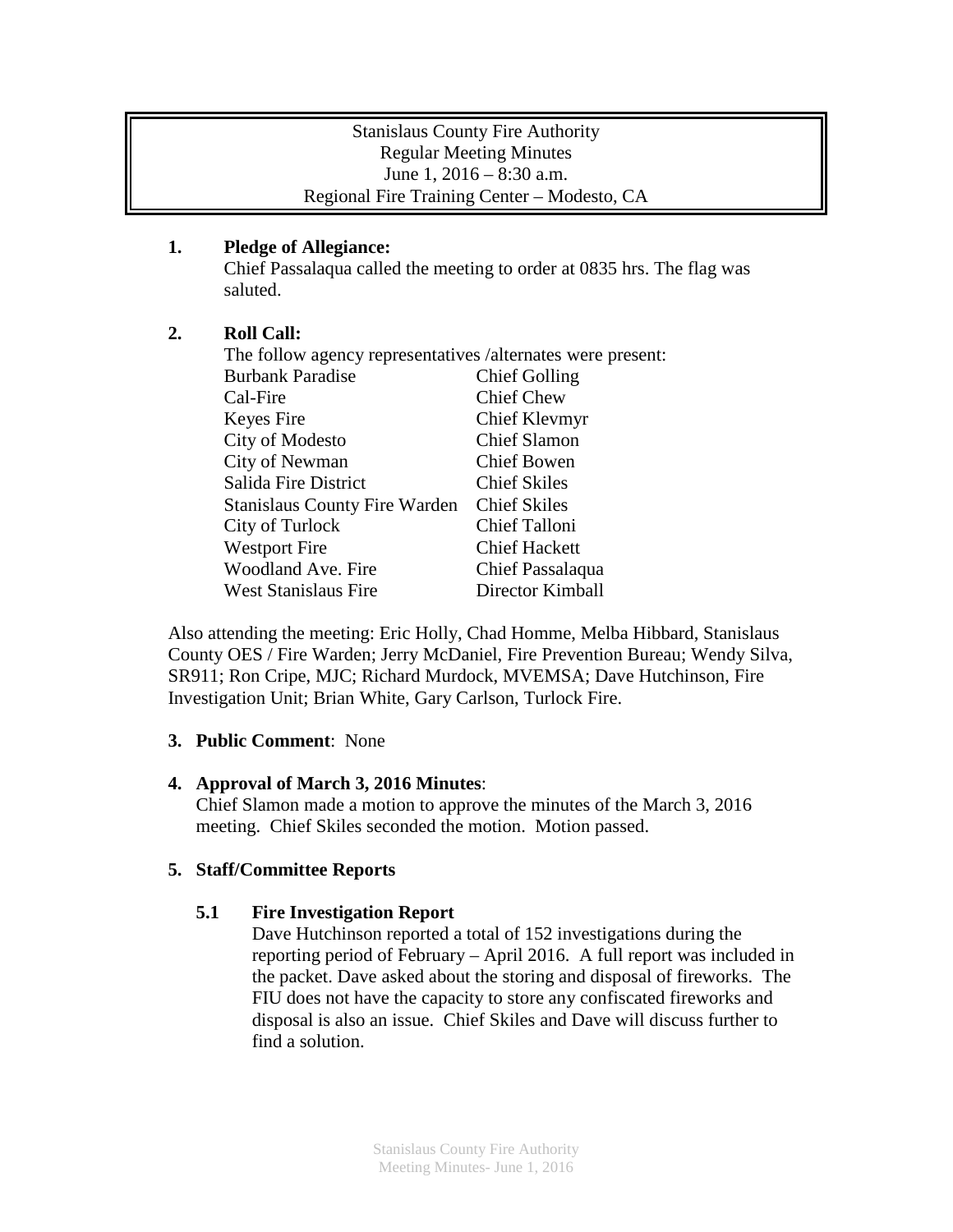### **5.2 Fire Prevention Report**

Chief McDaniel provided a verbal partial report due to switching systems during the reporting period. A full report will be provided at the September meeting. Fire Prevention is preparing for fireworks and working on code adoption.

## **5.3 Fire Communication Report**

Chad Homme reported the new image file to upgrade the MDCs to Windows 7 has been completed. Testing of the CAD 2.0 continues and all MCDs will be updated once the testing has occurred. The GIS files will also be updated to the latest releases on the MDCs. This will allow GIS files to be pulled from the server in real time. Active 911, bypassing the HipLink interface due to a system change to Everbridge, has been seamless. Fire Simulcast Projects is anticipated to go live in June or July. Chad will reprogram radios once the CAL Fir 2016 version F programming load files are complete. A full report was included in the packet.

### **5.4 Fire Training Report**

Ron Cripe announced a new facilities tech has been hired and scheduling of the RFTC should go through him. A full report was included in the packet.

### **5.5 Administrative Report**

Chief Skiles reported the Business Plan has been approved by the Board of Supervisors. Included in the Business Plan is payment for Active 911 and Target Solutions subscriptions for all fire agencies. With current subscriptions coming due at different times of the year, how the payment will occur is in discussion. At the September meeting, a year-end close out will be provided.

#### **6. Agenda Items**

6.1 Nomination and Election of Officers for FY 2016/2017 – Chairman, Vice-Chairman, Clerk/Secretary

Three nominations were received via email prior to the meeting: Chairman – Chief Passalaqua, Vice-Chairman – Chief Skiles, and Clerk/Secretary – Melba Hibbard. There were no nominations from the floor. Motion made by Director Kimball to close the nomination and proceed to elect by acclamation. Seconded by Chief Slamon. Passed.

#### **7. Anouncements**

7.1 Director Kimball announced there will be a June meeting of the Fire Directors Association. The Association was formed in 1996 but has not